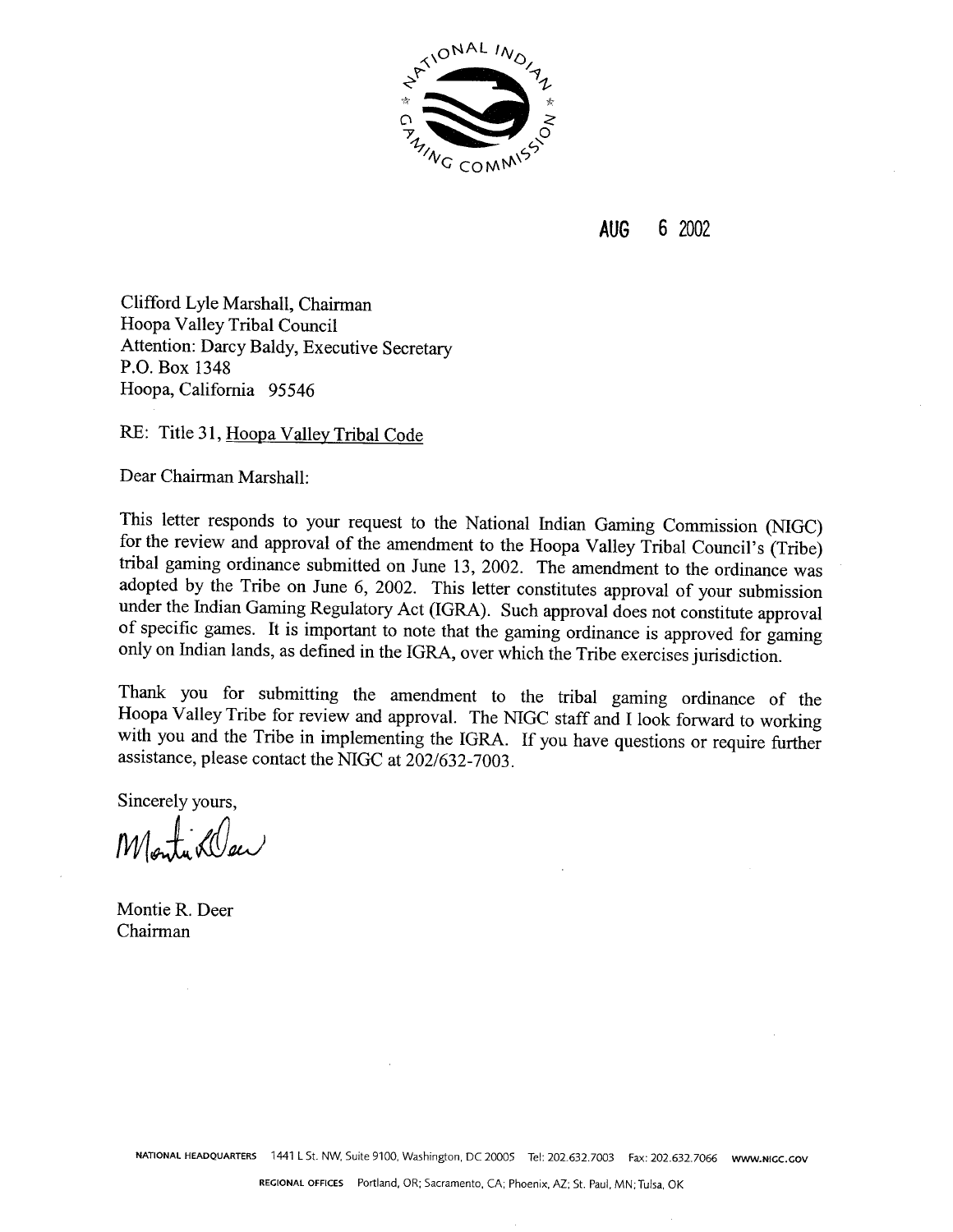

## Hoopa Valley Tribal Council

**HOOPA VALLEY TRIB E** 

**Regular Meetings on the First and Third Thursday of Each Month** 

June 13,2002

**P.O. Box 1348 HOOPA. CALIFORNIA 95546 Phone 625-421 1 Fax 625-4594** 

JUN 1 9 2002

**Clifford Lyle Marshall, Sr. Chairman** 

.Þ  $\sim$  ₫

Montie Deer, Chairman National Indian Gaming Commission 1441 L Street, NW, 9" Floor Washington, D.C. 20005

RE: Notice of Amendments to Tribal Gaming Ordinance

Dear Chairman Deer:

On June 6,2002, the Hoopa Valley Tribal Council adopted the following amendments to Title **31,** Hoopa Valley Tribal Code, Section **31.11** of The Tribal Gaming Ordinance:

**31.11** Establishment of Commission. The Hoopa Valley Tribal Council hereby establishes the Hoopa Valley Tribal Gaming Commission composed of  $\text{five}(5)$  three (3) members RE: Notice of Amendments to Tribal Gaming Ordinance<br>
Dear Chairman Deer:<br>
On June 6, 2002, the Hoopa Valley Tribal Council adopted the following amendments<br>
to Title 31, **Hoopa Valley Tribal Code**, Section 31.11 of The Tri appointed by a majority vote of the Council as follows: A Commissioner shall serve for two  $(2)$  years, and may be removed from office prior to the end of the Commissioner's term with or without cause and the  $2/3$  by maj schedule, the first Commission shall be appointed by the Council as follows: two (2) Commissioners shall serve a two (2) year term; three (3) one (1) Commissioners shall serve a  $there (3)$  one (1) year term, for their initial terms only. Thereafter, all successive terms of appointment for a Commissioner shall run for two (2) years. Vacancies on the Commission shall be filled within thirty (30) days by a majority vote of the Council. The Commission shall select annually. from its membership, a Commissjon Chairman

The primary effect of the amendments adopted was to reduce the number of Tribal Gaming Commissioners from 5 to 3 for economic reasons. Deletion of the language in Section 31.11 will have no substantive effect on the Tribal Ordinance because Section  $31.11.7$ which remains unamended provides:

"3 1.1 1.7 All members of the Hoopa Valley Tribal Gaming Commission serve at the will of the Hoopa Valley Tribal Council and may be removed with or without cause, upon a majority vote of the Hoopa Valley Tribal Council at a regular meeting thereof."

Also on June 6,2002, the Hoopa Valley Tribal Council adopted the following amendments to Title **31,** Hoopa Valley Tribal Code, Section **31.28.5** of The Tribal Gaming Ordinance: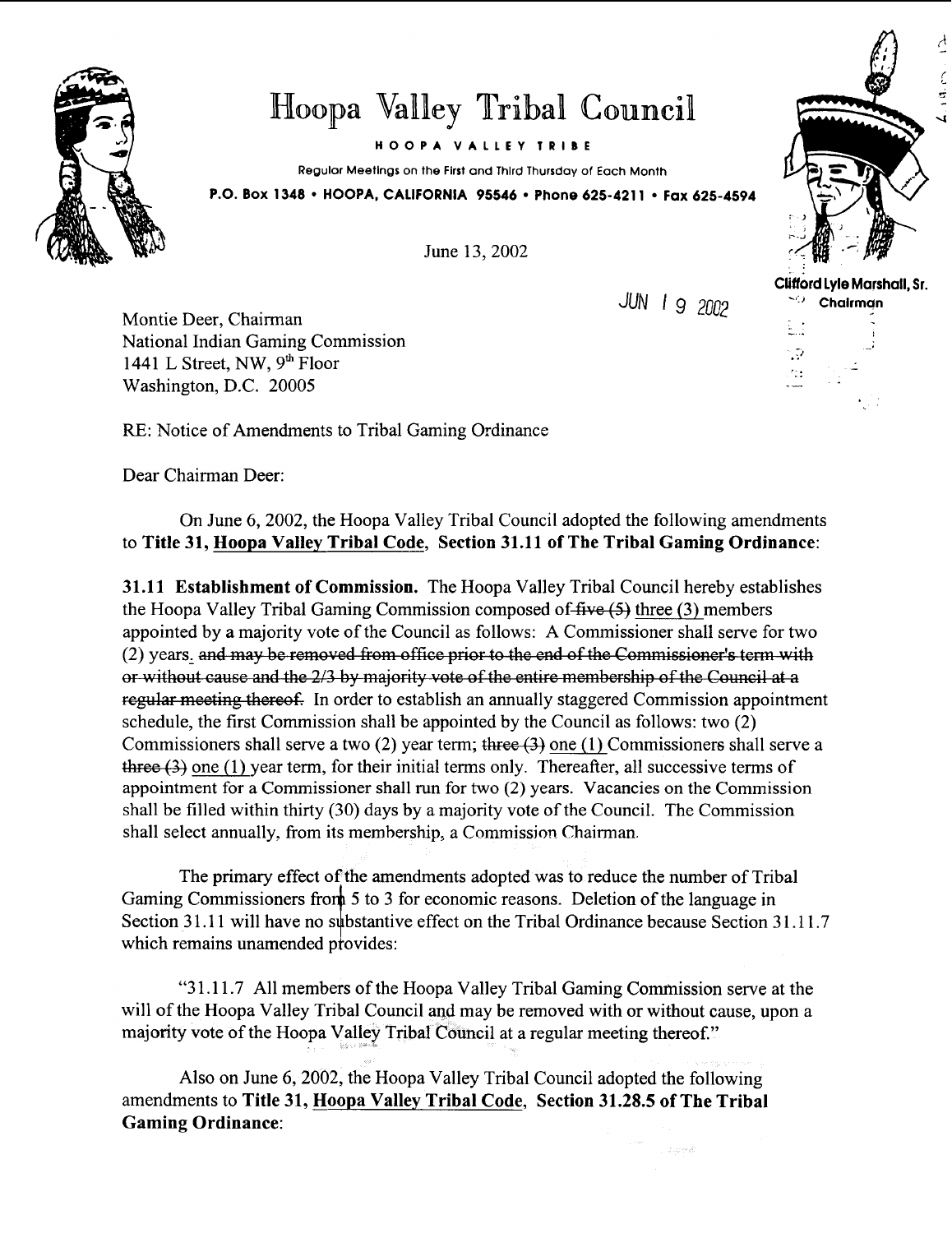

 $JUN$  1 9 2002

Montie Deer, Chairman National Indian Gaming Commission June 13,2002 Page Two

"3 1.28.5 Cancellation or Suspension. Licensees and Applicants shall be legally responsible for any violation of this Code, any relevant License provisions, the Rules, the Compact or IGRA. Any License issued hereunder may be canceled, limited, revoked, suspended, terminated or modified by the Commission for the breach of any of the provisions of the License, this Code, or Rules. In addition:

- (a) unless otherwise stated in this Code or the Rules, a Licensee's spokesperson has the right to be present and to participate in the hearing concerning the cancellation, limitation, revocation, suspension, termination or modification of a License;
- (b) in the event of serious misconduct which amounts to a criminal act by a Licensee a License may be summarily suspended, without a prior hearing but in such event a Licensee shall receive a hearing pursuant to 3 1.29 following the summary suspension; and
- (c) all decisions of the Commission regarding the cancellation, limitation, revocation, suspension, termination or modification of Licenses shall be final, unless appealed as provided in Section 31.2430 of this Code. No Gaming shall be conducted by the Licensee after cancellation, even during the pendency of an appeal."

The amendments to Section  $31.28.5(b)$  are intended to assure that use of summary suspension of a license with out prior hearing does not occur without a clear showing of serious misconduct. The Amendment of Section  $31.28.5(c)$  corrects a typographical error in which reference to Section 31.24 (gaming devices) was misleading because the Section of the Ordinance providing for hearing and procedures is actually Section 31.30.

No other amendments to the Tribal Gaming Ordinance were adopted by the Tribal Council at the meeting.

In compliance with **25** C.F.R. **Section 522.3(a)** please accept this submission for your approval. The Hoopa Valley Tribe respectfully requests your approval of the above amendments within 90 days or understands that the provisions of **25** C.F.R. **Section 522.9**